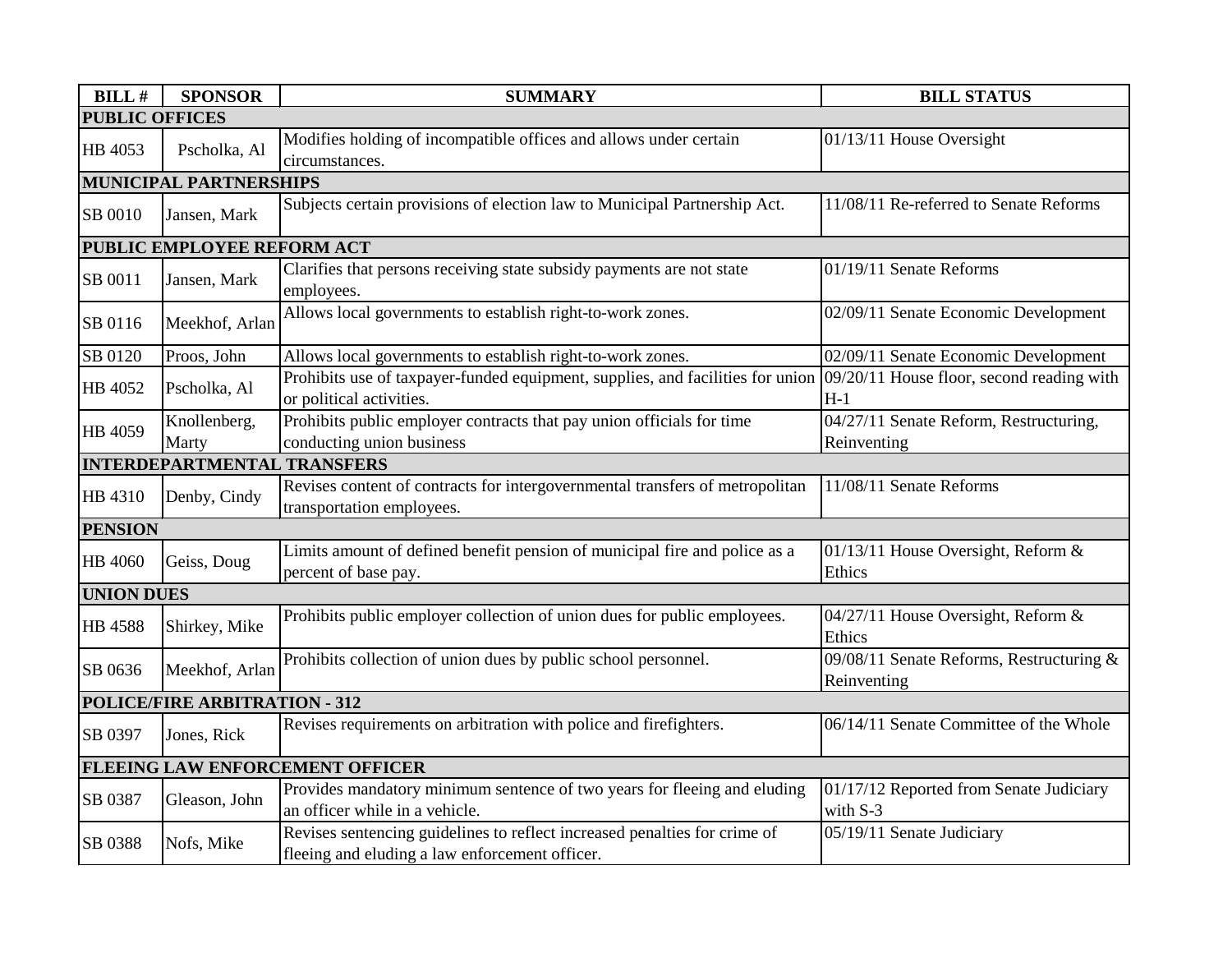| <b>BILL#</b>               | <b>SPONSOR</b>           | <b>SUMMARY</b>                                                                                                         | <b>BILL STATUS</b>                           |  |  |  |
|----------------------------|--------------------------|------------------------------------------------------------------------------------------------------------------------|----------------------------------------------|--|--|--|
| <b>CONSOLIDATION</b>       |                          |                                                                                                                        |                                              |  |  |  |
| <b>HB 4777</b>             | Opsommer,                | Exempts the decision to consolidate services with other public employers                                               | 01/17/12 Re-referred to House Local,         |  |  |  |
|                            | Paul                     | from the collective bargaining requirements.                                                                           | Intergov., & Regional Affairs                |  |  |  |
| <b>LABOR RULES</b>         |                          |                                                                                                                        |                                              |  |  |  |
| HB 4879                    | LeBlanc,                 | Create privilege for information obtained by agent of a labor organization in                                          | 08/24/11 House Judiciary                     |  |  |  |
|                            | Richard                  | course of representing union member.                                                                                   |                                              |  |  |  |
| <b>IMITATION FIREARMS</b>  |                          |                                                                                                                        |                                              |  |  |  |
|                            |                          | Hopgood, Hoon-Prohibits altering of firearm or an imitation firearm and provides penalties.                            | 02/15/12 Senate floor, third reading with S- |  |  |  |
| SB 0779                    | Yung                     |                                                                                                                        |                                              |  |  |  |
|                            | Jones, Rick              | Prohibits brandishing imitation firearms and increases the penalties.                                                  | 02/15/12 Senate floor, third reading with S- |  |  |  |
| SB 0780                    |                          |                                                                                                                        |                                              |  |  |  |
| SB 0781                    |                          | Enacts sentencing guidelines for crime of altering a firearm or imitation                                              | 02/15/12 Senate floor, third reading with S- |  |  |  |
|                            | Bieda, Steve             | firearm and increases certain penalties.                                                                               | 3                                            |  |  |  |
| <b>LABOR STRIKES</b>       |                          |                                                                                                                        |                                              |  |  |  |
| HB 5023                    |                          | Expand classes of public employees subject to penalties for engaging in a                                              | 01/31/12 House floor, second reading with    |  |  |  |
|                            | Lyons, Lisa              | prohibited strike.                                                                                                     | $H-1$                                        |  |  |  |
| <b>UNION DUES</b>          |                          |                                                                                                                        |                                              |  |  |  |
| HB 5025                    |                          | Require annual written consent of employee for employer deduction of union $01/31/12$ House floor, second reading with |                                              |  |  |  |
|                            | Poleski, Earl            | membership dues from wages.                                                                                            | $H-1$                                        |  |  |  |
|                            | <b>EMERGENCY MANAGER</b> |                                                                                                                        |                                              |  |  |  |
| SB 0865                    | Pavlov, Phil             | Provides reference to emergency manager protocol.                                                                      | 12/15/11 House Government Ops.               |  |  |  |
| <b>FY 2012-2013 BUDGET</b> |                          |                                                                                                                        |                                              |  |  |  |
| HB 5380                    | MacGregor,               | <b>State Police Budget</b>                                                                                             | 02/08/12 House Appropriations                |  |  |  |
|                            | Pete                     |                                                                                                                        |                                              |  |  |  |
| SB 0962                    | Colbeck,                 | <b>State Police Budget</b>                                                                                             | 02/14/12 Senate Appropriations               |  |  |  |
|                            | Patrick                  |                                                                                                                        |                                              |  |  |  |
| HB 5382                    | Poleski, Earl            | <b>General Government Budget</b>                                                                                       | 02/08/12 House Appropriations                |  |  |  |
| SB 0954                    | Pappageorge,             | <b>General Government Budget</b>                                                                                       | 02/14/12 Senate Appropriations               |  |  |  |
|                            | John                     |                                                                                                                        |                                              |  |  |  |
| PRE-INTRODUCTION           |                          |                                                                                                                        |                                              |  |  |  |
| <b>TBD</b>                 | LeBlanc,                 | Dispatch consolidation                                                                                                 |                                              |  |  |  |
|                            | Richard                  |                                                                                                                        |                                              |  |  |  |
|                            | Schmidt,                 | Contract Freeze Fix (PA 54)                                                                                            |                                              |  |  |  |
| <b>TBD</b>                 | Wayne                    |                                                                                                                        |                                              |  |  |  |
| <b>TBD</b>                 | <b>TBD</b>               | PA 152 Fix - Medical benefit year plan                                                                                 |                                              |  |  |  |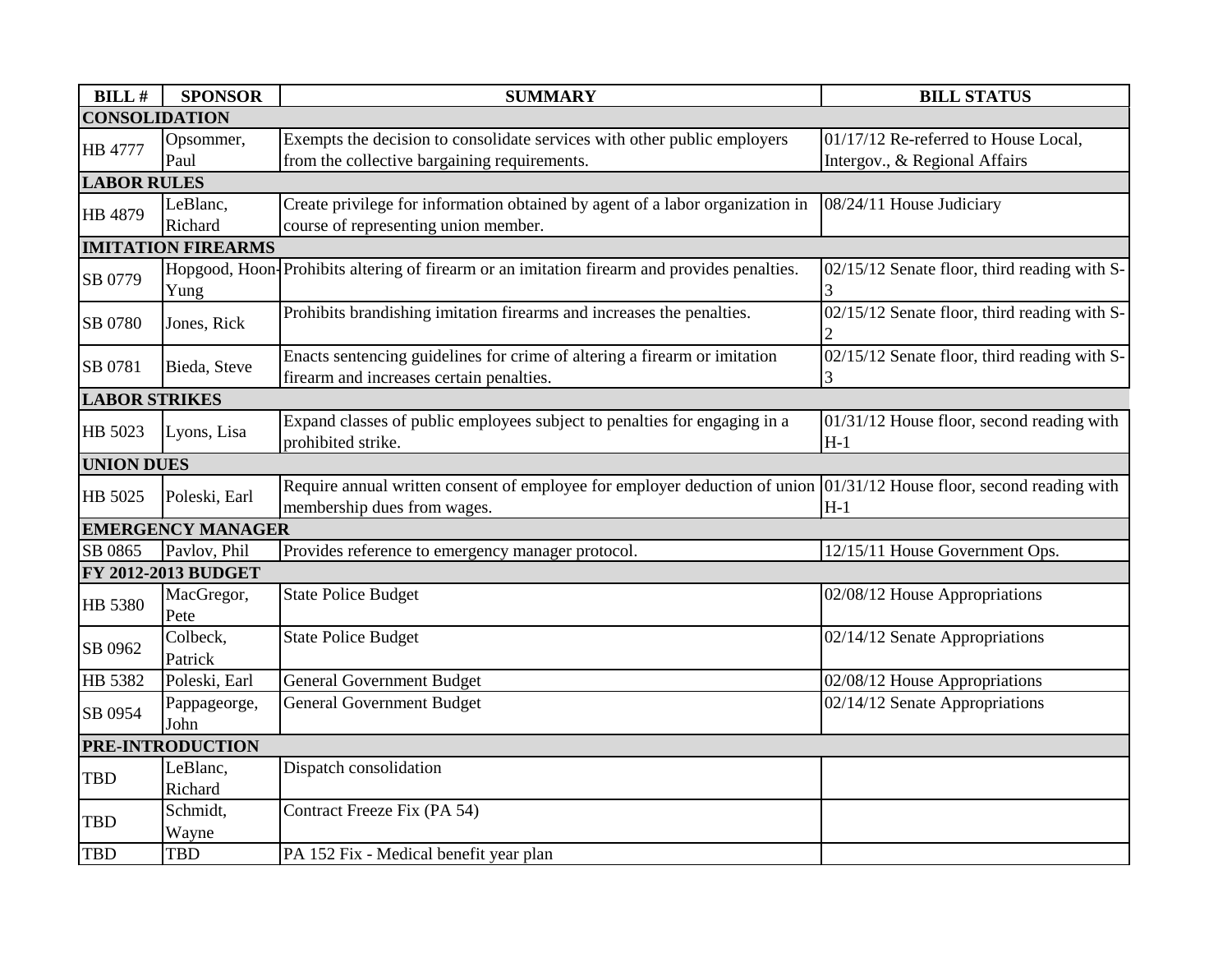| <b>BILL#</b>                          | <b>SPONSOR</b>                     | <b>SUMMARY</b>                                                                | <b>BILL STATUS</b>                |  |  |  |  |
|---------------------------------------|------------------------------------|-------------------------------------------------------------------------------|-----------------------------------|--|--|--|--|
| <b>TBD</b>                            | <b>TBD</b>                         | PA 152 Fix - Employer pooling retiree costs with actives.                     |                                   |  |  |  |  |
| <b>FY 2011-12 BUDGET</b>              |                                    |                                                                               |                                   |  |  |  |  |
| SB 0184                               | Colbeck,                           | FY 2011-12 State Police Budget                                                | For final disposition see HB 4526 |  |  |  |  |
|                                       | Patrick                            |                                                                               |                                   |  |  |  |  |
| HB 4281                               | MacGregor,                         |                                                                               | $02/16/11$ House Approps.         |  |  |  |  |
|                                       | Pete                               | FY 2011-12 State Police Budget                                                |                                   |  |  |  |  |
|                                       | <b>EMERGENCY FINANCIAL MANAGER</b> |                                                                               |                                   |  |  |  |  |
| HB 4214                               | Pscholka, Al                       | Creates a local and school district fiscal accountability act.                | PA 4 ' 11                         |  |  |  |  |
|                                       | Pscholka, Al                       | Provides reference to local government and school district fiscal             | PA 5'11                           |  |  |  |  |
| HB 4216                               |                                    | accountability act in the revised municipal finance act.                      |                                   |  |  |  |  |
| HB 4217                               |                                    | Provides reference to local government and school district fiscal             | PA 6'11                           |  |  |  |  |
|                                       | Pscholka, Al                       | responsibility act in Michigan election law.                                  |                                   |  |  |  |  |
| HB 4218                               | Pscholka, Al                       | Provides reference to local government and school district fiscal             | PA 7 ' 11                         |  |  |  |  |
|                                       |                                    | accountability act in the home rule city act.                                 |                                   |  |  |  |  |
| SB 0158                               | Pavlov, Phil                       | Requires certain provisions in public service contracts.                      | PA 9'11                           |  |  |  |  |
|                                       | PUBLIC EMPLOYEE WAGES              |                                                                               |                                   |  |  |  |  |
| HB 4152                               | Knollenberg,                       | Freezes wages and benefits for certain public employees during contract       | PA 54'2011                        |  |  |  |  |
|                                       | Marty                              | negotiations.                                                                 |                                   |  |  |  |  |
|                                       | POLICE/FIRE ARBITRATION - 312      |                                                                               |                                   |  |  |  |  |
| HB 4522                               | Farrington, Jeff                   | Amends the required arbitration for police and fire personnel.                | PA 116'2011                       |  |  |  |  |
|                                       |                                    |                                                                               |                                   |  |  |  |  |
|                                       | <b>STATE FORFEITURE FUNDS</b>      |                                                                               |                                   |  |  |  |  |
| HB 4349                               | Heise, Kurt                        | Expands use of state forfeiture funds to include use for any law enforcement  | PA 161'11                         |  |  |  |  |
|                                       |                                    | purpose.                                                                      |                                   |  |  |  |  |
|                                       | PUBLIC EMPLOYEE REFORM ACT         |                                                                               |                                   |  |  |  |  |
| SB 0007                               | Jansen, Mark                       | Mandates contributions to public employee health benefits.                    | PA 152'11                         |  |  |  |  |
| HB 4246                               | Pscholka, Al                       | Requires certain provisions in public service contracts.                      | PA 45'12                          |  |  |  |  |
| <b>LOCAL GOVERNMENT CONSOLIDATION</b> |                                    |                                                                               |                                   |  |  |  |  |
| SB 0493                               | Meekhof, Arlan                     | Exempts decision by local governments to consolidate services from other      | PA 260'11                         |  |  |  |  |
|                                       |                                    | public employers from collective bargaining.                                  |                                   |  |  |  |  |
| <b>INTERDEPARTMENTAL TRANSFERS</b>    |                                    |                                                                               |                                   |  |  |  |  |
| HB 4309                               | Kowall, Eileen                     | Revises content of contracts for intergovernmental transfers of municipal     | PA 261'11                         |  |  |  |  |
|                                       |                                    | emergency service employees                                                   |                                   |  |  |  |  |
| HB 4311                               | Opsommer,                          | Revises content of contracts for intergovernmental transfers of functions and | PA 262'11                         |  |  |  |  |
|                                       | Paul                               | responsibilities.                                                             |                                   |  |  |  |  |